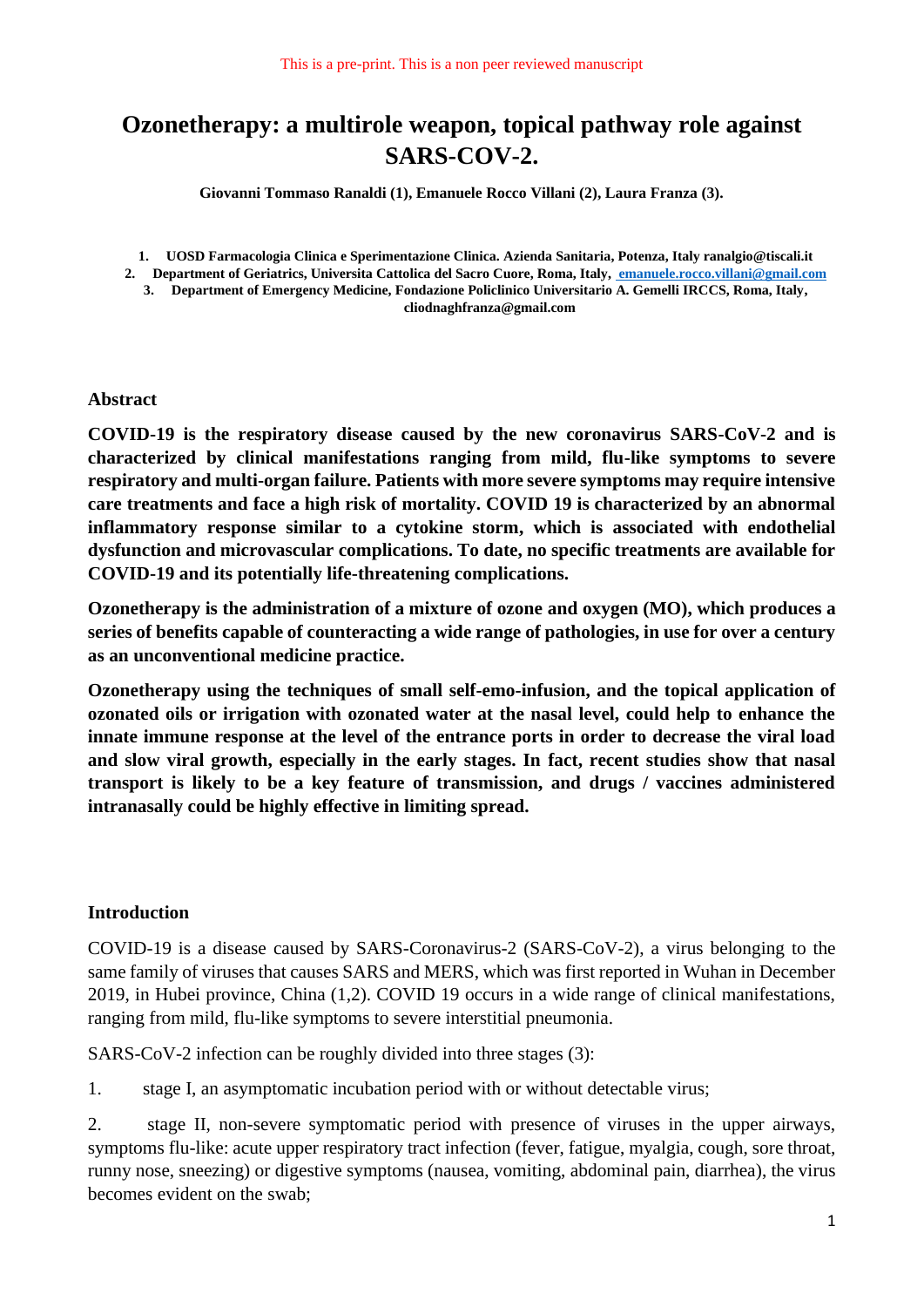3. stage III, severe respiratory symptomatic stage with high viral load, COVID pneumonia with dyspnoea (frequent fever, cough) without evident hypoxemia/hypoxemia (SpO2 <92%), thoracic CT with lesions: virus in the upper airways;

4. complications that often lead to exitus: critical, complications that often lead to exit: acute respiratory distress syndrome (ARDS) characterized by presenting shock, encephalopathy, myocardial damage, heart failure, clotting dysfunction and acute renal damage.

Patients with more severe symptoms may require intensive care treatment and face a high risk of mortality. COVID 19 can cause an abnormal inflammatory response, which in fact resembles a cytokine storm, which is associated with endothelial dysfunction and microvascular complications.

COVID-19 begins with the arrival of the SARS-CoV-2 viral particles on the surfaces of the human respiratory mucous membranes. The ACE2 SARS-CoV-2 input receptor and the TMPRSS2 viral protease are highly expressed by the hair cells, the epithelial cells that line the mucous membranes, and by the goblet cells that produce the mucus, and which together represent the first defensive barrier (4). If the virus manages to overcome it, the release of warning signs activates the rapid reaction of innate immunity.

We do not yet know if and how many SARS-CoV-2 viral particles are eliminated by this inflammatory reaction, however it is reasonable to assume that the greater or lesser efficacy of this initial reaction is crucial in determining whether the viral infection will be milder or more massive (5). Once the virus has entered the cell, the viral RNA is immediately translated by the infected cell into viral proteins. Subsequently, the infected cell dies releasing millions of new viral particles.

Innate immunity is a first, effective line of defense against microbes. The available evidence indicates that it is able to block more than 90% of microbes invasions and the result of this first line (especially local innate immune response, represented by natural IgA and IgM antibodies, interferons and MBL, will be able to influence, together with the viral load, the response of 10-15 days following infection (6).

If SARS-CoV-2 overcomes innate immunity blockade and spreads from the upper airways to the alveoli in the early stages of infections, it can replicate without local resistance, causing pneumonia and releasing large quantities of antigens. The delayed and strong adaptive immune response (high affinity IgM and IgG antibodies) that follows, causes severe inflammation and triggers its mediator falls (complement, coagulation and cyitokine storm), that may require intensive care treatments and face a high risk of mortality (8).

For adaptive immunity, knowledge is still scarce and based mainly on what has been learned by studying SARS and MERS. As commonly occurs during viral infections, the protective reaction appears to be based on the action of T helper1 lymphocytes which orchestrate a complex immune reaction.

Antibodies to SARS-CoV-2 virus have been isolated from the blood of SARS, MERS and COVID-19 patients, antibodies that are able to neutralize its infectious capacity. Coronaviruses, however, are extremely effective viruses in suppressing various immune response protective mechanisms. They suppress the production of interferons and block the presentation of antigens by Class I and Class II major histocompatibility complex (HLA) glycoproteins.

In this scenario, it is essential to find new therapeutic treatments, possibly able to react even in the early stages of the disease and in this work we will examine the reasons for the usefulness of topical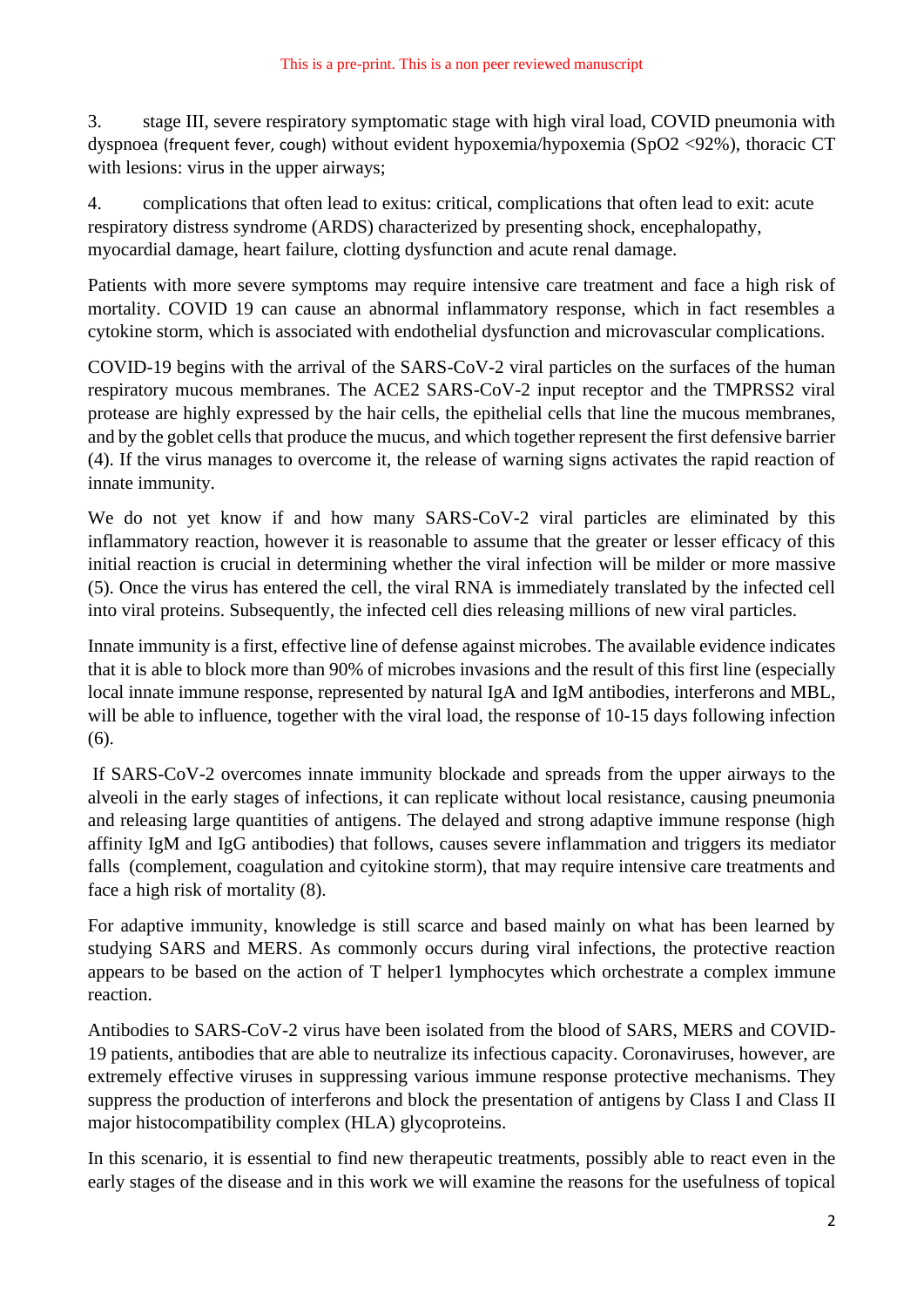administration of MO, which has indication in treating COVID-19 in all its stages. In the present work we will examine the reasons for the usefulness of topical administration of MO in stage I and II.

Ozone is an allotropic form of oxygen, the molecule of which is made up of 3 oxygen atoms. Ozone in nature is a powerful oxidant, which acts directly on cells through lipid lipid peroxidation, oxidation of amino acids and irreversible DNA damage that leads to cell death. In fact, despite being one of the best disinfectants, it is extremely toxic; ozonetherapy consists in the preparation of an extemporaneous mixture of ozone and oxygen, so-called MO (MO).

MO has various actions capable of contrasting a wide range of pathologies, in use for over a century as an unconventional medicine practice. MO can be administered systemically by adding it to a patient's blood sample, which is then reinfused (self-emo-infusion), or adding it to the saline solution. It can also be administered locally, by subcutaneous injection, by inhalation of ozonated water or nasal and rectal insufflation or by exposing the skin to a mixture of air containing MO or by adding ozonated oils.

Ozone reacts mainly with biological liquids that are a constituent part of our body, both as intracellular and extracellular liquids. The complexity and the number of biochemical reactions generated during the exposure of blood to MO involve, in the space of milliseconds, a very wide range of substrates that interact in different metabolic pathways.

## **Nasal oxygen-ozone insufflation and fight against SARS-COV-2**

The antiseptic, antiphlogistic, antiviral, hemoreological and trophic-tissue properties, due to MO contact with mucous membranes, find significant indication in acute and chronic nasopharyngeal pathologies such as allergic rhinitis, vasomotor rhinitis, atrophic rhinitis, sinusitis (8,9 ). Through this specific technique you can help cold and sinus sufferers to heal, but also to prevent these diseases (10,11,12,13).

The technique is fundamental, as the patient during the insufflation, which the doctor will carry out with a syringe without a needle, taking care to close the nostril with the hand at that moment not treated, must remain in apnea, in order not to inhale the mixture of oxygen-ozone, very irritating to the airways. The treatments have a biweekly frequency, for a total of about 10 sessions, but it can also be greater.

It is at the level of the mucosa of the upper airways that MO intervenes to block or limit the aggression of SARS-COV-2, thus reducing the viral load and helping to enhance the innate immune response, at the level of the gates entered in a way to slow viral growth, especially in the early stages: since nasal transport is likely to be a key feature of transmission, intranasally administered drugs/vaccines could be highly effective in limiting the spread.

A. To successfully penetrate cells, many viruses require membrane glycoproteins to be in the reduced form of RSH rather than oxidized (RSSR). MO directly inactivates many viruses. Norwalk, MS3 collofagus, hepatitis A and poliovirus depend on sulfhydryl groups reduced (14,15,16,17,18). "Reflecting on the reduction" of critical disulfide bonds for cellular entry of the vaccine virus, Ryser found that disulfide isomerase protein inhibitors limited HIV entry -1 in T cells (19).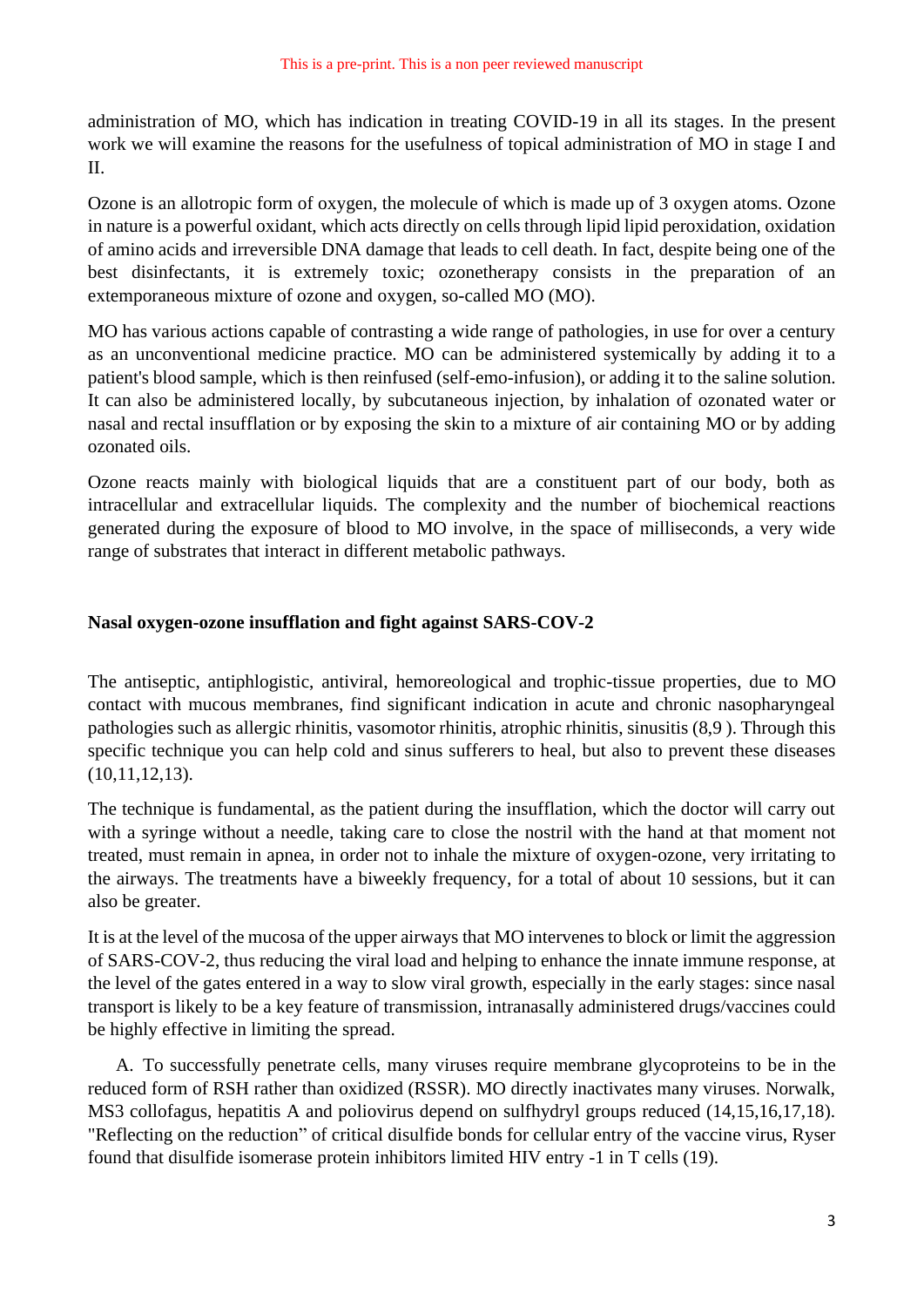Mirazmi, et al. found that cytomegalovirus loses infectivity if its thiol groups are oxidized. Reducing the oxidized thiols (with dithiothreitol) allowed the virus to regain 65% of infectivity. HIV depends on reduced groups of sulfhydryl for infectivity, as reported also for the Ebola virus that enters the cells (20).

Like Ebola, the structure of SARS-COV-2 also has regions rich in cysteine, including peak and envelope proteins. Cysteine is an amino acid that carries a sulfhydryl residue (RSH), also called "thiol" group. Alterations of these residues have been found to "paralyze" the growth properties of the virus

The thiol bonds SH are much weaker than the OH bonds in alcohols and vulnerable to oxygen-based oxidants and the ozone itself immediately oxidizes the SH groups on contact and even if it practically extinguishes instantly on contact with the blood, it will create ozonides which are oxidants in their own right.

They have an extended life according to Bocci and Menendez works, providing continuous protection after a single treatment. These molecules are less reactive than ozone, but still possess an oxidizing power and act as biochemical signaling molecules that modulate the immune system. By creating a more "oxidized" environment, MO can help the body inactivate thiols in blood and tissue viruses.

The ability of ozone to inactivate cysteine-dependent proteins has been reported as an attack of ozone on cysteine-dependent papain, which is believed to inactivate the enzyme by oxidizing the sulfhydryl group active in sulfate or sulfenic acid. In addition, the coronavirus peak protein is also rich in tryptophan, which is second to cysteine in vulnerability to oxidation.

Finally, it is well documented in the scientific literature that MO inactivate microorganisms including bacteria, fungi and viruses, wrapped and unwrapped viruses, including herpes simplex virus type 1 (HHV-1, McIntyre strain), Indian vesicular stomatitis virus (VSIV), vaccinia virus (VACV, Elstree strain), type 2 adenovirus (HAdV-2) and PR8 strain of influenza A virus (FLUAVA / PR / 8/34 / H1N1; FLUAV) (12).

B. It's well known that MO stimulates cellular and humoral immunity through the activation of the pathways linked to the transcriptional factors NFAT (nuclear factor activated T-cells) and AP-1 (Activated Protein-1) (21). NFAT and AP-1 are crucial factors responsible for inducing the transcription of cytokine-related genes: Interleukine- (IL) -2, IL-6, IL-8, Tumor necrosis factor-α (TNF- $\alpha$ ), Interferon-γ (IFN -γ). These cytokines perform potent pro-inflammatory functions, have chemotactic ability to promote aggregation and infiltrations and improve the phagocytosis of neutrophils, lymphocytes, macrophages and other inflammatory cells to inactivate local pathogens (22,23).

T cells, like soldiers, defend our body from foreign pathogens: a tyrosine-phosphorylation response takes place immediately in the ZAP-70 molecule when the T cell antigen receptor (TCR) recognizes any invaders, and therefore activates the phospholipase  $C_{\gamma}$ 1 (PLC<sub>γ</sub>1). The membrane lipid phosphatidylinositol-4,5-bisphosphate (PIP2) can be hydrolyzed by activating PLCγ1, thus producing two critical second messengers including inositol triphosphate (IP3) and diacylglycerol (DG). Hence, IP3 binds to its receptor (IP3R) located in the membrane of the endoplasmic reticulum (ER), which leads to Ca +2 transformed by ER into the cytosol. High levels of Ca +2 in the cytosolic will activate calcineurin (CN), a Ca  $+2$  / calmodulin dependent phosphatase, which dephosphilizes nuclear factor activated T cells (NFAT) and transports them to the nucleus. NFAT therefore induces the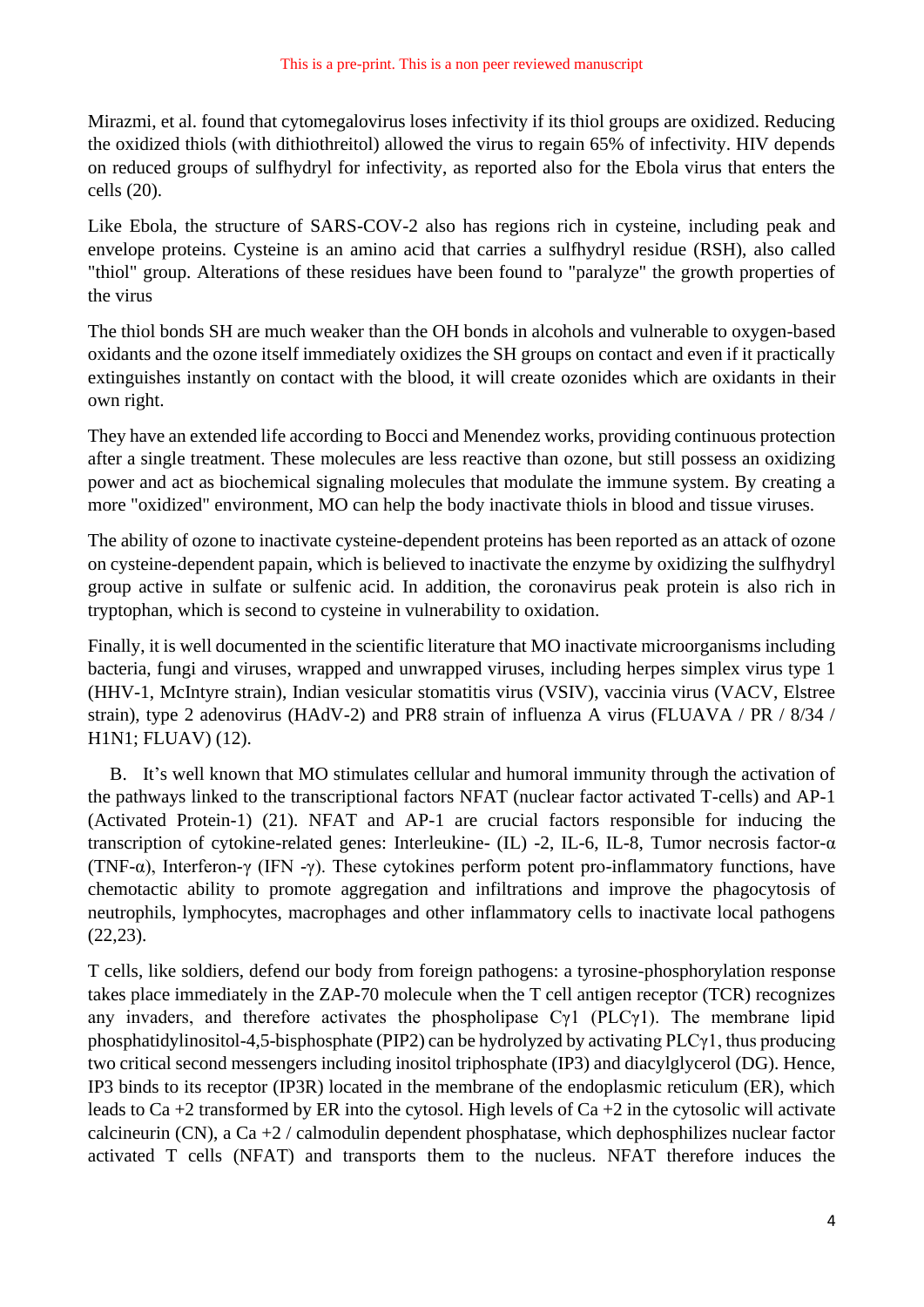transcription of cytokines, such as IL-2, TNFα, IL-6 and IFNγ, participating in the immune response of our body.

These nuclear factors produced in mild oxidative stress are induced by ozone therapy and therefore activate the immune functions. Several studies have been conducted using normal human blood treated with adequate ozone concentrations and ozone works well without any toxicity. In numerous researches several cytokines have been found including IFNγ, TNFα, IL-2, IL-6 and IL-8, synthesized and released by immune cells, showing a dose dependent on the concentration of ozone. Torossian et al. showed that TNFα level was significantly improved with ozone pretreatment in septic rats (24).

Interestingly, the amount of lymphocytes and monocytes present in the blood exposed to ozone  $ex$ *vivo* was activated only for about 4% during each session of MO, which suggested that it is the small portion of immunocytes activated by H2O2 *ex vivo*. It is assumed that NF-κB can play a vital role in transmitting the activation effect in vivo after infusing ozonated blood into the donor patient and thus activating other cells, balancing NF-kb effects in sophisticated loop. In fact, in line with the MO antimicrobial effects in acute and chronic bacterial and viral infections, MO can serve as an ideal therapeutic method without any toxicity in the appropriate dosages.

On the other hand, a recent study conducted by Frank A. et al. (25) showed obviously decreased IgE and HLA-DR levels in patients with asthma treated with systemic MO. Lung function and symptom testing have been significantly improved. This study demonstrates the effectiveness of MO in reducing IgE and inflammatory mediators together with the induction of antioxidant elements through its immunomodulatory and oxidative stress regulation properties. The study showed that MO improved the expression levels of innate immune surface proteins CD14, CD11b and TLR4, CD80 antigen presentation markers, CD86e HLA-DR receptors and immunoglobulins CD23, CD16 and FcεR I. At the same time, MO increased oxidative burst and phagocytosis, so MO exposition could increase checked body inflammatory environment improving the response to biological agents.

C. Equally noteworthy is the fact that MO modulates the processes of inflammation through molecular pathways linked to Nf-kB (Nuclear Factor-kB) and Nfr2 (Nuclear Factor (erythroidderived 2) -like 2). NF-κB and Nrf2 are part of an important network of transcription factors and regulatory proteins that modulate the expression of a wide range of genes, including those associated with inflammatory responses. Activation of Nf-kB promotes the transcription of genes linked to proinflammatory cytokines, while MO exerts its anti-inflammatory and consequently anti-apoptotic capacity, blocking the action of NF-κB (26,27).

Finally, MO acts as an anti-inflammatory but also an antioxidant, through the activation of the Nfr2 pathway. MO activates Nrf2 (Galiè et al., 2018) in the cytoplasm, which in turn moves to the nucleus, dimers and binds to the ARE (Anti-oxidant Response Elements) regions of genes that encode different anti-oxidant enzymes: Superoxido dismutase (SOD), Glutathione (GSH), Glutathione -S- Transferase (GST), catalase, glutamate-cysteine ligase (GCL), heme oxygenase 1 (HO-1), NADPH: quinone oxidoreductase 1 (NQO1), phase II enzymes of drug metabolism and heat shock proteins (HSP). HO-1 is an enzyme that encodes the gene that catalyzes the degradation of heme to carbon monoxide (CO), which in turn inhibits the NF-kB pathway, causing a reduced expression of pro-inflammatory cytokines. HO-1 directly activates anti-inflammatory cytokines (28,29).

The Cuban Menendez team found that preconditioning animals with ozone is as powerful as dexamethasone in reducing tumor necrosis factor α and subsequent endotoxic shock. This could be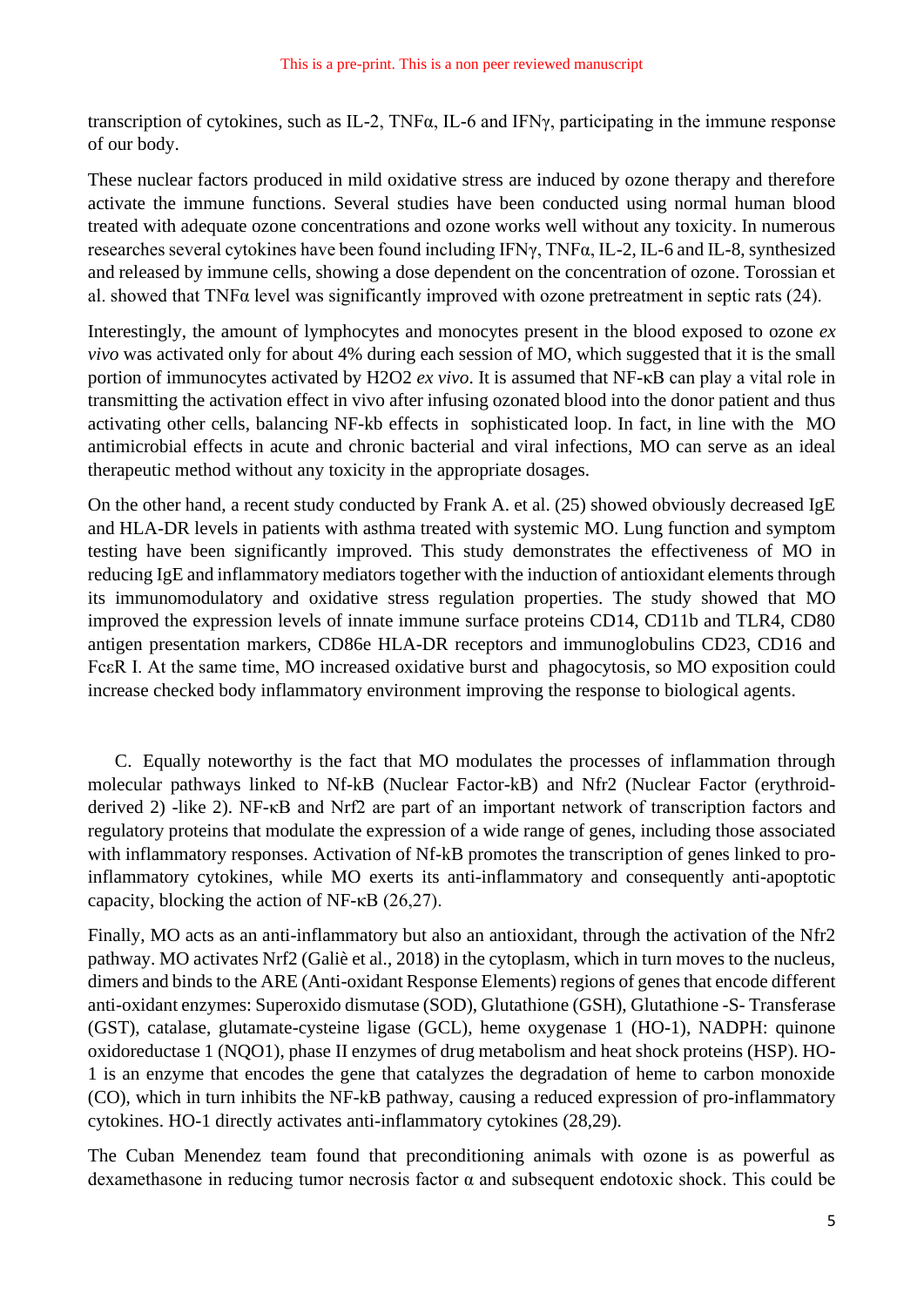exceptionally valuable as a means of safely suppressing the "cytokine storm", often the cause of the final mortality from viral lung infection, including coronavirus (30,31,32).

MO promotes immune system homeostasis by normalizing the parameters that have increased and increasing those that have decreased. In this case, the increase in antioxidant enzymes prevents free radicals from damaging vital structures and blocking the production of new oxidizing molecules. As the cells move from an oxidizing environment to a reducing environment, they maintain the integrity of the membrane and maintain their specific functions which, in the case of cells of the immune system, defend against pathogenic microorganisms (33).

The functioning of the immune system is strongly influenced by the redox balance, in particular in cells that have cytotoxic and phagocytic functions, which, due to their microbicidal activity, are linked to the generation of free radicals and deteriorate under oxidative stress.

The importance of these transcription factors in the immune response is based on their participation in intracellular signaling pathways for the activation of T lymphocytes whose adequate function is essential for defense against infections.

Finally, the significant increases in IgG and IgM found after two cycles of MO, by large autoheminfusion, show its effect on these immunological parameters, favorably influencing the clinical status of patients who had a good therapeutic response by reducing recurrence of infection. It should also be noted that the stimulating effect of humoral immunity is maintained even in the period of 6 months after the end of the treatments in immunocompromised patients.

In this perspective, a phase II controlled and randomized clinical trial was conducted: IgA improved, with a significant difference ( $p = 0.04$ ) between the MO group and the control group, the blood IgG levels are significantly increased ( $p = 0.03$ ) in the ozone-treated group compared to the control group. Leukocyte activity improved significantly ( $p = 0.04$ ) a month later, reaching 97% of normal values (34).

D. Finally, it should be noted that MO induces Nitric Oxyde synthetase (NOS) at the molecular level with the consequent formation of nitric oxide (NO) and other RNS. NO is produced continuously by the epithelial cells of the paranasal sinuses and nasopharynx and from here it can spread to the bronchi and lungs, where it induces vasodilator and bronchodilator effects (35).

Furthermore, NO activates ciliary movement and mucus secretion which can increase the removal of dust and viral particles from the respiratory tract and produces antimicrobial effects against a wide range of microbes including bacteria, fungi, helminths, protozoa and viruses and in particular SARS-VOC (36).

In humans, higher basal levels of exhaled NO are associated with fewer common cold symptoms (37), also interfering with the interaction between SARS-COV-2 S protein and cellular ACE-2 receptor (38).

Furthermore, NO is a well-characterized signaling molecule that mediates various physiological effects, influencing the functional states of transcription factors and other signaling molecules and modulating gene expression, which leads to activation of the KEAP1-NRF2 pathway and increasing HO-1 levels through its [upregulation](https://biblioproxy.cnr.it:2114/topics/biochemistry-genetics-and-molecular-biology/upregulation) in transcription mediated by the activation of Nrf2 (39).

In turn HO-1 is an enzyme that codes the gene catalyzing heme to carbon monoxide degradation (CO), which in turn inhibits the NF-kB pathway, causing a reduced expression of pro-inflammatory cytokines. HO-1 directly activates anti-inflammatory cytokines: there are many cytokine signaling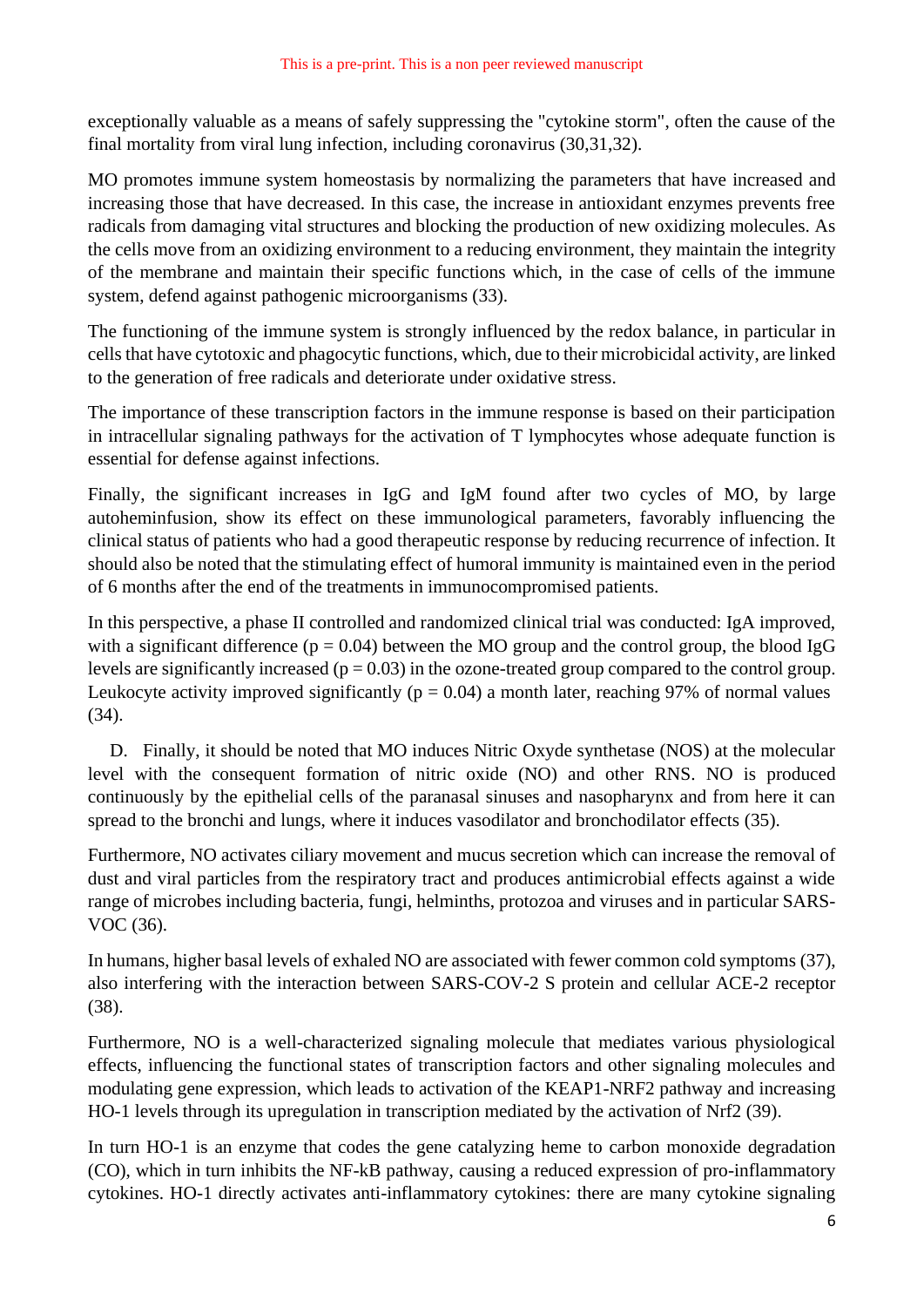circuits involving HO-1 activity or expression, including a positive feedback circuit between HO-1 and IL-10 (anti-inflammatory) and a circuit negative feedback between HO-1 and TNF-α (pro inflammatory) with inhibiting cytokines and chemokines such as IL-1β, IL-8, IL-33, MCP-1 and MIP-1β.

NO gas Inhalation is currently being studied as a preventive measure and treatment against COVID-19, given its use as a rescue treatment to improve arterial oxygenation against acute respiratory distress syndrome (ARDS) 40).

# **Discussion**

From this point of view, it seems fundamental to study how to manage MO at the level of the nasal mucosa, taking into account the technical rudeness and the possibility of putting dedicated healthcare personnel at risk, due to the huge production of pressure aerosols. Help could come

- from the nasal instillation of ozonated water, which has the only disadvantage of having to be produced daily and adequately preserved (with all the precautions and appropriate equipment, given the toxicity of volatile ozone), given its poor duration, or a few days if suitably refrigerated;
- from affixing ozonated oil based ointments, widely tested at the mucous/skin level for the resolution of infected wounds/ulcers and Herpes virus expressions.

Ozonated oil born from the encounter between an oil and ozone: through a bubbling process (with accurate processes for the potential production of volatile ozonides), products are created, called OZONIDS, in which the double bonds of the fatty acids contained in the oil are saturated with 3 oxygen molecules. In this way, oxygen is imprisoned, stabilized and made available and ready for use for topical applications. The ozonated oil does not induce the adaptation or habituation phenomena typical of drugs and can therefore be applied for long periods without contraindications, indeed with a positive effect added over time.

Its range includes herpetic, fungal, bacterial, dermatosis, acne infections, Herpes simplex genital treatment, vulvovaginitis and irritative vulvitis, breast fissure prevention, bedsores, post radiotherapy treatments, treatment of skin ulcerations, hemorrhoidal syndromes, bruises and muscle-joint injuries (41,42).

Finally, to remember as the possibility of local administration of ozonated oil in the form of mouthwash (43).

In addition to topical use, the small self emotherapy has relevance in which 10 ml of venous blood is taken from the patient then mixed with Ozone and reintroduced intramuscularly. Indications include: asthma, acne, particular allergic conditions. The immune modulating properties of ozone are of primary importance in the treatment of chronic diseases, such as chronic bronchitis and bronchial asthma and it could play an important role especially in the paucisymptomatic stage II.

## **Conclusions**

MO administration with insufflation/inhalation of ozonized distilled water, appopsition of ozonated oli and small autoheminfusion could help to regulate the immune response, help slow down viral growth, and avoid or limit the use of the intubation and, ultimately, allow a shortening of healing times with the possibility of a greater replacement in intensive care, up to now the real limiting factor.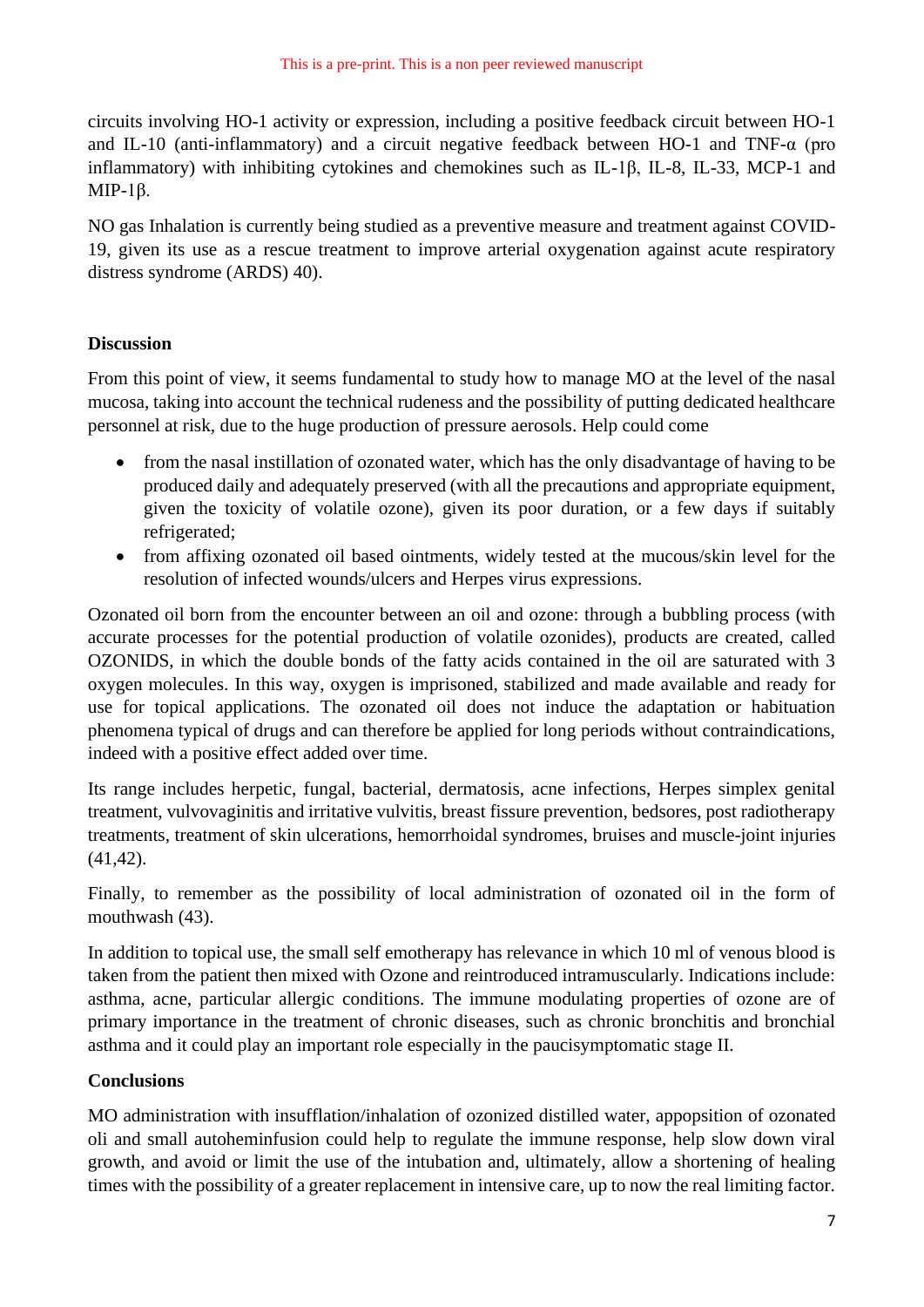Furthermore, since there are no important side effects and can be synergistic with other therapies, it is a candidate to be an essential therapy in home care, given its ease of execution and low cost.

Finally, from the prevention, individuals at stage I and asymptomatic carriers are the least manageable because, at least on some occasions, they spread the virus unknowingly: lower the viral load in everyone and limit COVID-19 to stages I and II, by means of endonasal insufflation or similar technique, would allow us to save time pending the synthesis of molecules capable of arresting the virus or the fielding of the much required vaccine.

In addition, studies on the involvement of the S.N. are multiplying in COVID-19: Netland et alt [44] using transgenic mice for human ACE2 have shown that the SARS-COV virus enters the brain through the olfactory bulb and uses a rapid transneuronal spread to reach the olfactory cortex, basal ganglia etc.: in analogy the viral neurotropism of SARS-CoV-2 could cause invasion of the olfactory nerve. the olfactory brain and thus the brain stem causing irreversible respiratory failure typical of severe COVID-19. [45]

Therefore, on the one hand, a human respiratory pathogen may reach the central nervous system through different pathways and induce short-term disease and, on the other hand, may persist in resident cells of the human central nervous system and may become a factor or co-factor in neuropathogenesis associated with long-term neurological sequelae in genetically or otherwise predisposed individuals, as happened in late Parkinsonism that occurred among survivors of lethargic encephalitis [46] during the 1918-1920 influenza pandemic and, more recently, the increased risk of narcolepsy observed in 2009-2010 after the swine flu pandemic [47].

This suggests that better surveillance, diagnosis and in-depth studies of virus-host interactions are warranted in order to gather more knowledge that will make possible the development of therapeutic strategies to prevent or treat the events and in this perspective these latter considerations should motivate a serious experimentation that ascertains the potential of MO by topical pathway in preventing or limiting SARS-COV-2 infection at the first airway level, especially at the nasal level, and thus also block or limit the invasion of the Nervous System.

## **References**

- 1. Li Q, Guan X, et al. Early transmission dynamics in Wuhan, China, of novel coronavirus-infected pneumonia. NewEngl J Med 2020; DOI: 10.1056 / NEJMoa2001316.
- 2. Wuhan City Health Committee (WCHC). Wuhan Municipal Health and Health Commission's briefing on the current pneumonia epidemic situation in our city 2019. updated 31 December 2019 - 14 January 2020.
- 3. Shi, Y., Wang, Y., Shao, C. et al. COVID-19 infection: the perspectives on immune responses. Cell Death Differ 27, 1451–1454 (2020)[.https://doi.org/10.1038/s41418-020-0530-3.](https://doi.org/10.1038/s41418-020-0530-3)
- 4. Sungnak, W., Huang, N., Bécavin, C. et al. SARS-CoV-2 entry factors are highly expressed in nasal epithelial cells together with innate immune genes. Nat Med (2020). https://doi.org/10.1038/s41591- 020-0868-6.
- 5. Matricardi, P .; Dal Negro, R .; Nisini, R. The First, Comprehensive Immunological Model of COVID-19: Implications for Prevention, Diagnosis, and Public Health Measures. Preprints 2020, 2020040436.
- 6. Zhou F, Yu T, Du R, Fan G, Liu Y, Liu Z, et al. Clinical course and risk factors for mortality of adult inpatients with COVID-19 in Wuhan, China: a retrospective cohort study. Lancet 2020; 395: 1054- 62. doi.org/10.1016/S0140-6736(20)30566-3.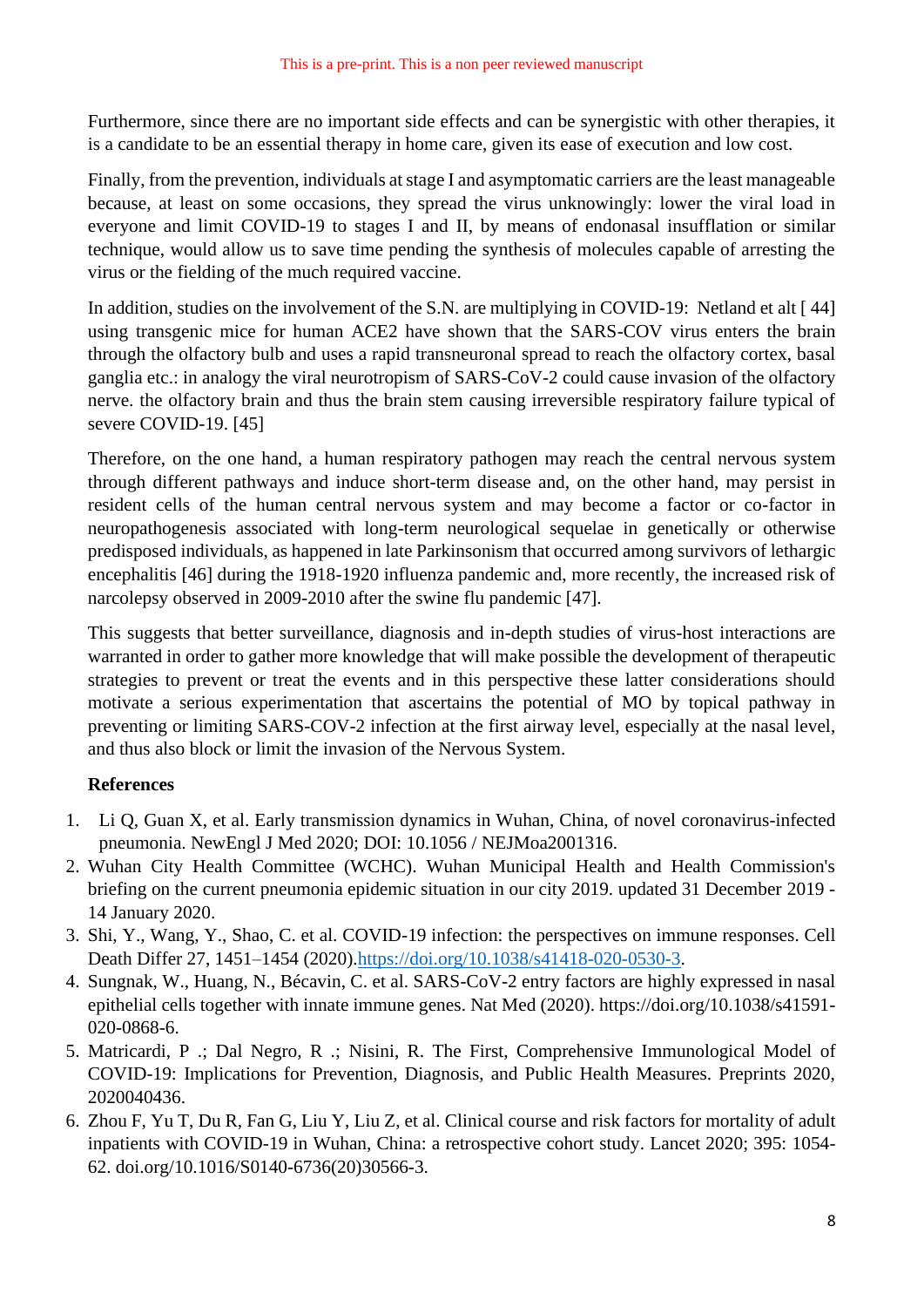- 7. Ding Y, He L, Zhang Q, et al. Organ distribution of severe acute respiratory syndrome (SARS) associated coronavirus (SARS-CoV) in SARS patients: implications for pathogenesis and virus transmission pathways. J Pathol. 2004; 203 (2): 622-630. doi: 10.1002 / path.1560.
- 8. Hernández, Armando & Bacallao, Juan & González, Alejandro. (2007). Ozone therapy on Otorhinolaryngology. A five-year study. Ozone therapy in Otorrinolaringología. Estudio de cinco años .. MediSur. 3.
- 9. Ergözen S. The place of hyperbaric oxygen therapy and ozone therapy in sudden hearing loss. Braz J Otorhinolaryngol. 2017; 83: 732.
- 10. Wolcott JA, Zee YC, Osebold JW. Exposure to ozone reduces influenza disease severity and alters distribution of influenza viral antigens in murine lungs. Appl Environ Microbiol. 1982; 44 (3): 723-731.
- 11. Jakab GJ, Spannhake EW, Canning BJ, Kleeberger SR, Gilmour MI. The effects of ozone on immune function. Environ Health Perspect. 1995; 103 Suppl 2 (Suppl 2): 77–89. doi: 10.1289 / ehp.95103s277.
- 12. Huang J, Huang J, Xiang Y, Gao L, Pan Y, Lu J. Zhong Nan Da Xue Xue Bao Yi Xue Ban. 2018; 43 (2): 168-172. doi: 10.11817 / j.issn.1672-7347.2018.02.011 Topical Ozone Therapy: An Innovative Solution to Patients With Herpes Zoster.
- 13. Oleg V. Maslennikov, Claudia N. Kontorshchikova, Irina A. Gribkova Ozone therapy in Practice. Health Manual. - Nizhny Novgorod, 2008.
- 14. Gregorio Martínez-Sánchez, Adriana Schwartz, ISCMO / CLI / 00/34 Treatment of Tonsillitis with Ozone, Version: 1 Date: 10/8/2017.
- 15. Murray BK, Ohmine S, Tomer DP, et al. Virion disruption by ozone-mediated reactive oxygen species. J Virol Methods. 2008; 153 (1): 74-77. doi: 10.1016 / j.jviromet.2008.06.004.
- 16. Jiang HJ, Chen N, Shen ZQ, et al. Inactivation of Poliovirus by Ozone and the Impact of Ozone on the Viral Genome. Biomed Environ Sci. 2019; 32 (5): 324–333. doi: 10.3967 / bes2019.044
- 17. Lin YC, Wu SC. Effects of ozone exposure on inactivation of intra- and extracellular enterovirus 71. Antiviral Res. 2006; 70 (3): 147–153. doi: 10.1016 / j.antiviral.2005.12.007.
- 18. Briè A, Boudaud N, Mssihid A, Loutreul J, Bertrand I, Gantzer C Inactivation of murine norovirus and hepatitis A virus on fresh raspberries by gaseous ozone treatment Food Microbiol. 2018 Apr; 70: 1-6. Doi: 10.1016 / j.fm.2017.08.010. Epub 2017 Aug 19 PMID 29173615
- 19. Ryser HJ, Levy EM, Mandel R, DiSciullo GJ. Inhibition of human immunodeficiency virus infection by agents that interfere with thiol-disulfide interchange upon virus-receptor interaction. Proc Natl Acad Sci US A. 1994; 91 (10): 4559–4563. doi: 10.1073 / pnas.91.10.4559.
- 20. Mirazimi A, Mousavi-Jazi M, Sundqvist VA, Svensson L. Free thiol groups are essential for infectivity of human cytomegalovirus. J Gen Virol. 1999; 80 (Pt 11): 2861–2865. doi: 10.1099 / 0022- 1317-80-11-2861.
- 21. Reth, M., 2002, Hydrogen peroxide as second messenger in lymphocyte activation, Nat. Immunol. 3: 1129-1134.
- 22. Orakdogen M, Uslu S, Emon ST, Somay H, Meric ZC, Hakan T. The effect of ozone therapy on experimental vasospasm in the rat femoral artery. Turk Neurosurg. 2016; 26: 860-865.
- 23. Bocci V. Does ozone really "cure" cancer? Int J Cancer. 2008; 123: 1222; author's answer 1223.
- 24. Torossian A, Ruehlmann S, Eberhart L, Middeke M, Wulf H, Bauhofer A., Pre-treatment with ozonized oxygen (MO) aggravates inflammation in septic rats. Inflamm Res. 2004 Aug; 53 Suppl 2: S122-5. Epub 2004 Aug 10. PubMed PMID: 15338062.
- 25. Frank A. Hernández Rosales, José L. Calunga Fernández, José Turrent Figueras, Silvia Menéndez Cepero, Adonis Montenegro Perdomo, Ozone Therapy Effects on Biomarkers and Lung Function in Asthma, Archives of Medical Research, Volume 36, Issue 5, 2005, Pages 549 -554.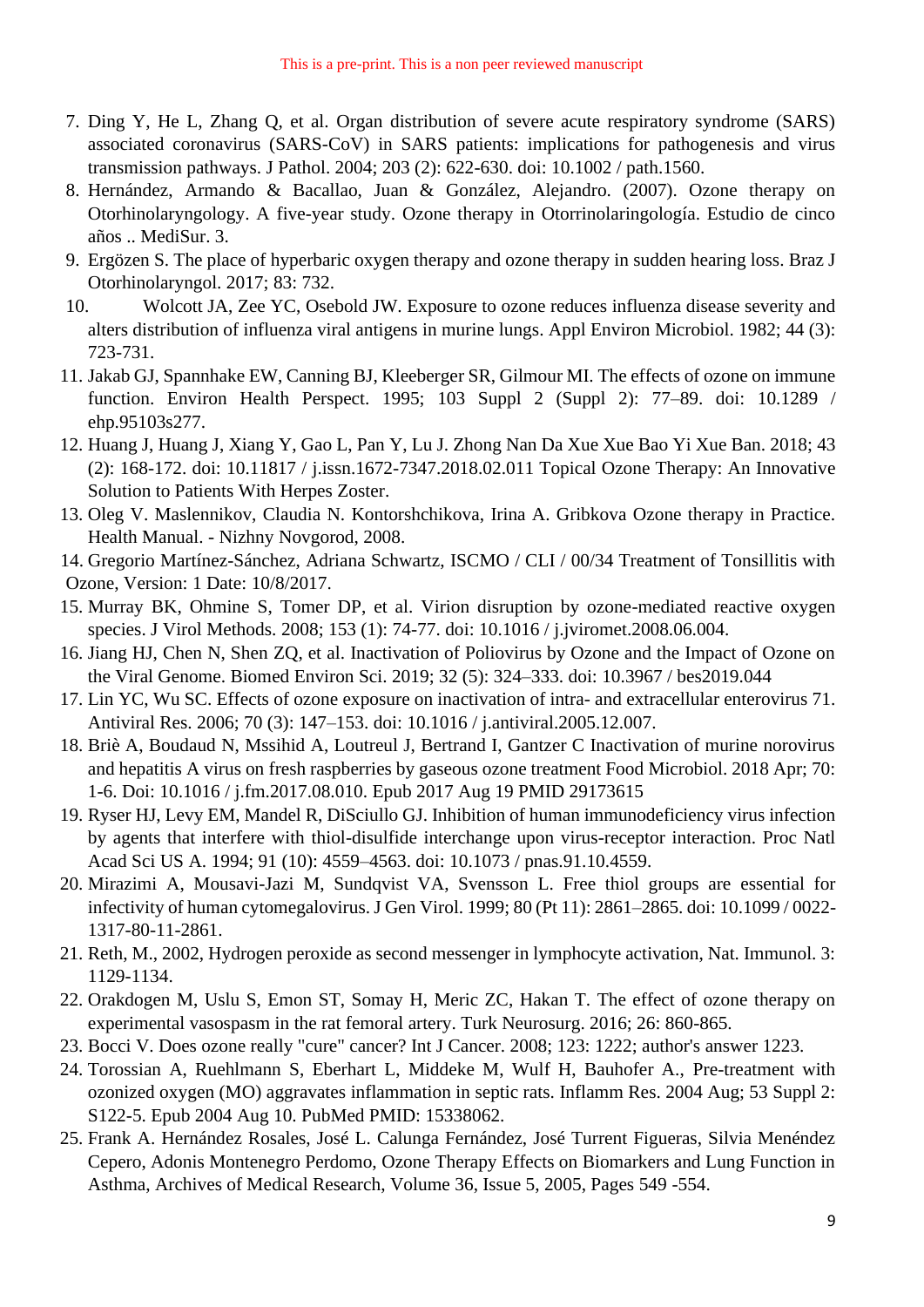- 26. Vaillant JD, Fraga A, Díaz MT, Mallok A, Viebahn-Hänsler R, Fahmy Z, Barberá A, Delgado L, Menéndez S, Fernández OS. Ozone oxidative postconditioning ameliorates joint damage and decreases pro-inflammatory cytokine levels and oxidative stress in PG / PS-induced arthritis in rats. Eur J Pharmacol. 2013 Aug 15; 714 (1-3): 318-24. doi: 10.1016 / j.ejphar.2013.07.034. Epub 2013 Jul 31. PMID: 23911887.
- 27. Emmanuel Karouzakis, Michel Neidhart, Renate E. Gay, Steffen Gay, Molecular and cellular basis of rheumatoid joint destruction, Immunology Letters, Volume 106, Issue 1, 2006, Pages 8-13.
- 28. Lamberto Re, Gregorio Martínez-Sánchez, Marica Bordicchia, Giuseppe Malcangi, Antonella Pocognoli, Miguel Angel Morales-Segura, John Rothchild, Armando Rojas, Is ozone preconditioning effect linked to Nrf2 / EpRE activation pathway in vivo? A preliminary result, European Journal of Pharmacology, Volume 742, 2014, Pages 158-162.
- 29. Re L, Martínez-Sánchez G, Bordicchia M, et al. Is ozone pre-conditioning effect linked to Nrf2 / EpRE activation pathway in vivo? A preliminary result. Eur J Pharmacol. 2014; 742: 158-162.
- 30. Zamora ZB, Borrego A, López OY, et al. Effects of ozone oxidative preconditioning on TNF-alpha release and antioxidant-prooxidant intracellular balance in mice during endotoxic shock. Mediators Inflamm. 2005; 2005 (1): 16-22. doi: 10.1155 / MI.2005.16.
- 31. Gang Yu, Zhiming Bai, Zhiyuan Chen, Hui Chen, Guoren Wang, Gang Wang, Zhenxiang Liu, The NLRP3 inflammasome is a potential target of ozone therapy aiming to ease chronic renal inflammation in chronic kidney disease, International Immunopharmacology, Volume 43, 2017, Pages 203-209.
- 32. Gang Yu, Zhiming Bai, Zhiyuan Chen, Hui Chen, Guoren Wang, Gang Wang, Zhenxiang Liu, The NLRP3 inflammasome is a potential target of ozone therapy aiming to ease chronic renal inflammation in chronic kidney disease, International Immunopharmacology, Volume 43, 2017, Pages 203-209.
- 33. Díaz-Luis, Jacqueline & Menéndez-Cepero, Silvia & Macías-Abraham, Consuelo & Fariñas-Rodríguez, Lucía. (2018). Systemic Ozone Therapy by Rectal Insufflation for Immunoglobulin A Deficiency. MEDICC Review. 20. 29-35. 10.1590 / medicc.2017.20010010.
- 34. Diaz-Luis, Jacqueline & Menéndez-Cepero, Silvia & Macias-Abrahan, Consuelo. (2015). Ozone therapy immunomodulatory effect in the selective immunoglobulin A deficiency .. Journal of Ozone Therapy. 1. 10.7203 / jMOt.1.1.2015.12161.
- 35. Lundberg JO, Farkas-Szallasi T., Weitzberg E., Rinder J., Lidholm J ., Anggaard A. High nitric oxide production in human paranasal sinuses. Nat Med. 1995; 1: 370–373.
- 36. Akerstrom S., Mousavi-Jazi M., Klingstrom J., Leijon M., Lundkvist A., Mirazimi A. Nitric oxide inhibits the replication cycle of severe acute respiratory syndrome coronavirus. J Virol. 2005; 79: 1966-1969.
- 37. Ritz T., Trueba AF, Vogel PD, Auchus RJ, Rosenfield D. Exhaled nitric oxide and vascular endothelial growth factor as predictors of cold symptoms after stress. Biol Psychol. 2018; 132: 116- 124.
- 38. Saura M., Zaragoza C., McMillan A., Quick RA, Hohenadl C., Lowenstein JM An antiviral mechanism of nitric oxide: inhibition of a viral protease. Immunity. 1999; 10: 21-28.
- 39. Tadamitsu Tsuneyoshi, Kayo Kunimura, Naoaki Morihara, S-1-Propenylcysteine augments BACH1 degradation and heme oxygenase 1 expression in a nitric oxide-dependent manner in endothelial cells, Nitric Oxide, Volume 84, 2019, Pages 22-29.
- 40. Martel J, Ko YF, Young JD, Ojcius DM. Could nasal nitric oxide help to mitigate the severity of COVID-19 ?. Microbes Infect. 2020; 22 (4-5): 168-171. doi: 10.1016 / j.micinf.2020.05.002